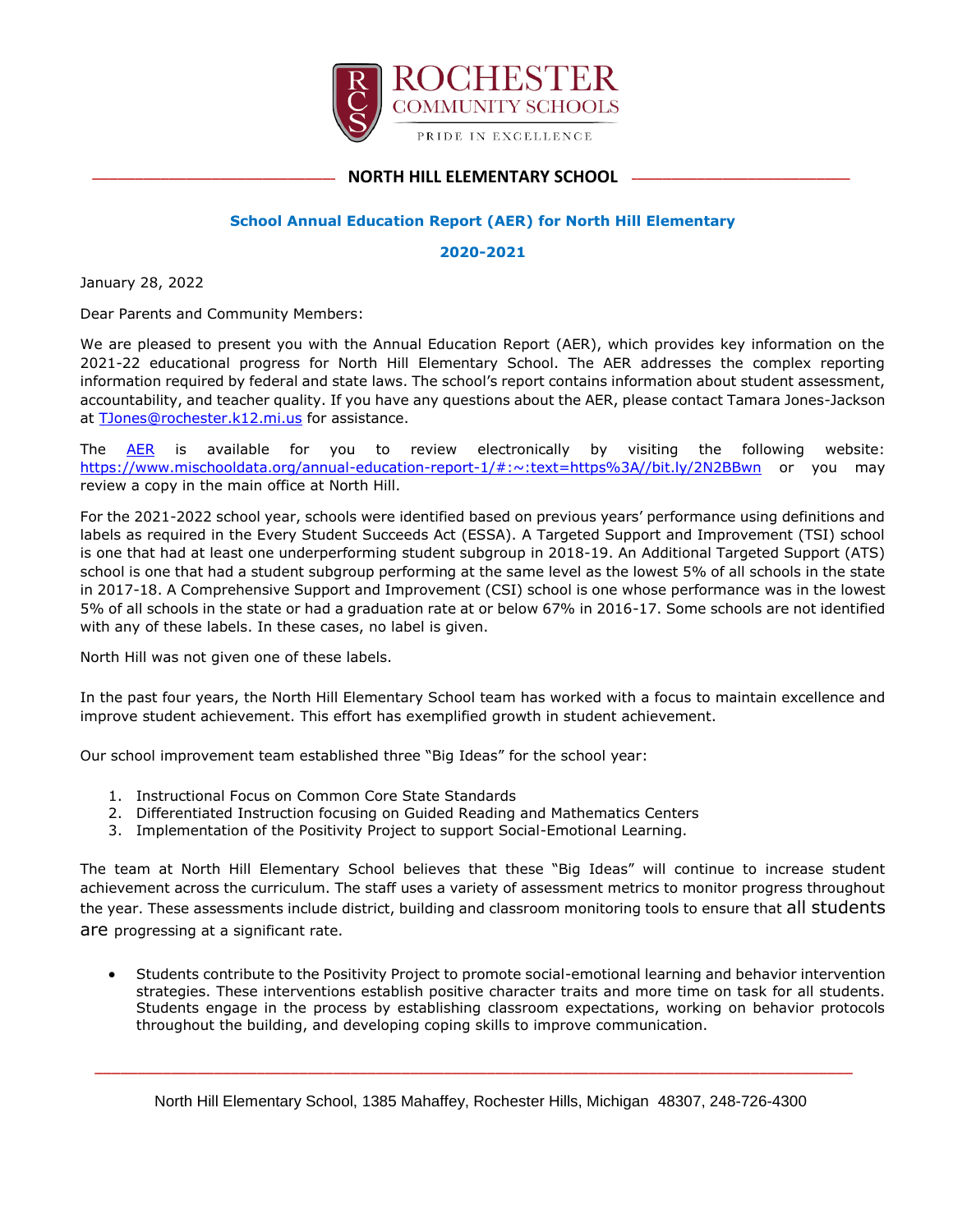Students are assessed in the areas of mathematics and reading. These assessments are administered three times per year: baseline (fall), progress monitoring (winter), and growth (spring). This monitoring assists the team and ensures accurate student instructional levels. This is part of the Multi-Tiered System of Support (MTSS) of identifying strengths, weaknesses and gaps in learning. All students are tiered and monitored on a weekly basis. This progress monitoring allows for flexible grouping and student movement as skills increase throughout the year.

The team at North Hill has implemented technology as a vehicle to administer instruction. All students have access to one-to-one technology. Chromebooks and computers are in the classrooms. The team uses audio/visual tools, interactive flat panels, interactive lessons, and document cameras to effectively deliver instruction.

As part of the ongoing school improvement process, North Hill staff members undergo extensive jobembedded professional development throughout the year, enabling the team to build capacity to deliver more effective instruction to students. The school and district provide a learning consultant and a literacy coach to implement reading recovery and to work with grade-level teams through professional learning communities (PLC) to increase the rigor of instruction through lesson planning, modeling, scaffolding, data walks, instructional learning cycles (ILC) and progress monitoring.

State law requires that we also report the following additional information.

### **Process for Assigning Pupils to the School**

Students continue to be assigned to schools by grade level according to the district attendance boundaries. Students residing in the district may request open enrollment in a school other than the one to which they are assigned during the open enrollment period. Open enrollment is approved on the basis of staffing and capacity in the building.

#### **Status of the 3-5 -year School Improvement Plan**

#### **Core Curriculum**

Rochester Community Schools continues to implement a comprehensive curriculum for all students. The curriculum is based on, and aligns with, the Michigan Department of Education's Michigan Curriculum Framework. The curriculum department continues to focus on developing a Multi-Tiered System of Support to meet the needs of all students, providing alternative educational experiences for students and more flexible time for student learning beyond the traditional school day. Additional information about the district's core curriculum can be found at the following website: http://www.rochester.k12.mi.us/pages/5064/general-education.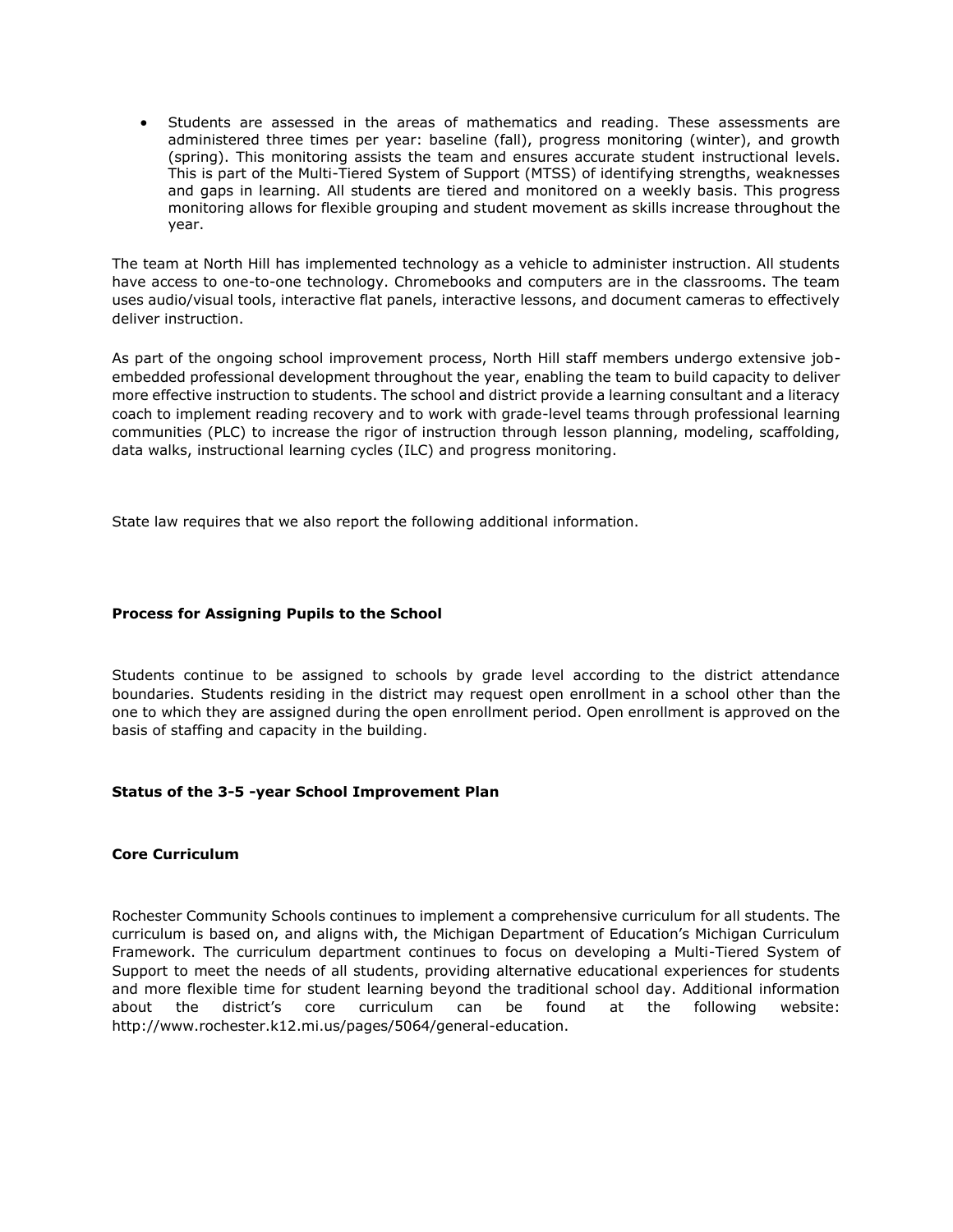## **iReady Aggregate Achievement Results 2019-2020**

### **Data not available**

On grade-level percentages - reading/math

| Grade     | Female    | Male      | EL        | ED        | <b>SPED</b> | Asian     | <b>Black</b> | Hispanic  | White |
|-----------|-----------|-----------|-----------|-----------|-------------|-----------|--------------|-----------|-------|
| <b>NA</b> | <b>NA</b> | <b>NA</b> | <b>NA</b> | <b>NA</b> | <b>NA</b>   | <b>NA</b> | <b>NA</b>    | <b>NA</b> | NA    |
| <b>NA</b> | <b>NA</b> | NA        | <b>NA</b> | <b>NA</b> | NA          | <b>NA</b> | <b>NA</b>    | <b>NA</b> | NA    |
| <b>NA</b> | <b>NA</b> | <b>NA</b> | <b>NA</b> | <b>NA</b> | NA          | <b>NA</b> | <b>NA</b>    | <b>NA</b> | NA    |
| <b>NA</b> | <b>NA</b> | <b>NA</b> | <b>NA</b> | <b>NA</b> | <b>NA</b>   | <b>NA</b> | <b>NA</b>    | <b>NA</b> | NA    |
| <b>NA</b> | <b>NA</b> | <b>NA</b> | <b>NA</b> | <b>NA</b> | NA          | <b>NA</b> | <b>NA</b>    | <b>NA</b> | NA    |

Below grade-level percentages - reading/math

| Grade     | Female    | Male      | EL        | <b>ED</b> | <b>SPED</b> | Asian     | <b>Black</b> | Hispanic  | White |
|-----------|-----------|-----------|-----------|-----------|-------------|-----------|--------------|-----------|-------|
| <b>NA</b> | <b>NA</b> | NA        | <b>NA</b> | <b>NA</b> | <b>NA</b>   | <b>NA</b> | <b>NA</b>    | <b>NA</b> | NA    |
| <b>NA</b> | <b>NA</b> | NA        | <b>NA</b> | <b>NA</b> | <b>NA</b>   | <b>NA</b> | <b>NA</b>    | <b>NA</b> | NA.   |
| <b>NA</b> | <b>NA</b> | <b>NA</b> | <b>NA</b> | <b>NA</b> | <b>NA</b>   | <b>NA</b> | NA           | <b>NA</b> | ΝA    |
| <b>NA</b> | <b>NA</b> | <b>NA</b> | <b>NA</b> | <b>NA</b> | <b>NA</b>   | <b>NA</b> | NA           | <b>NA</b> | NA.   |
| <b>NA</b> | <b>NA</b> | NA        | <b>NA</b> | <b>NA</b> | <b>NA</b>   | <b>NA</b> | <b>NA</b>    | <b>NA</b> | NΑ    |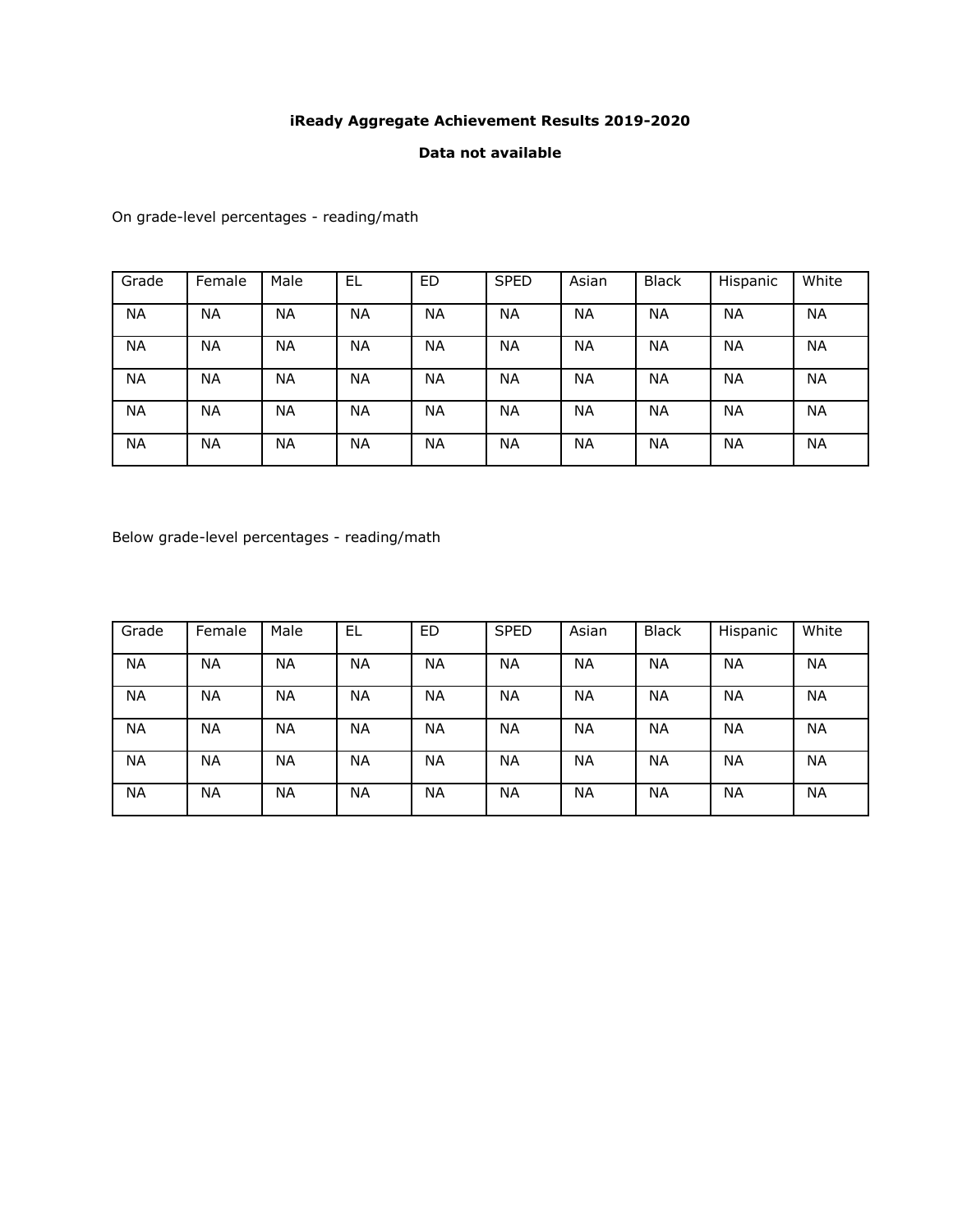# **iReady Aggregate Achievement Results 2020-21**

| Grade | Female | Male | EL   | ED         | <b>SPED</b> | Asian | <b>Black</b> | Hispanic | White |
|-------|--------|------|------|------------|-------------|-------|--------------|----------|-------|
| K     | 100%   | 88%  | 100% | 100%       | 86%         | 99%   | 99%          | 100%     | 98%   |
|       | 95%    | 96%  | 100% | 100%       | 77%         | 100%  | 100%         | 100%     | 95%   |
| 2     | 94%    | 88%  | 100% | 87%        | 54%         | 92%   | 100%         | 100%     | 92%   |
| 3     | 96%    | 97%  | 100% | 81%        | 75%         | 100%  | 100%         | 80%      | 86%   |
| 4     | 94%    | 94%  | 100% | 92%        | 70%         | 100%  | 100%         | 100%     | 93%   |
| 5     | 87%    | 77%  | N/A  | <b>77%</b> | 55%         | 100%  | 50%          | 100%     | 83%   |

On grade-level percentages - reading

## Below grade-level percentages - reading

| Grade | Female | Male | EL  | ED   | <b>SPED</b> | Asian | <b>Black</b> | Hispanic | White |
|-------|--------|------|-----|------|-------------|-------|--------------|----------|-------|
| K     | 0%     | 12%  | 0%  | 100% | 14%         | $1\%$ | $1\%$        | 0%       | 2%    |
|       | 5%     | 4%   | 0%  | 0%   | 23%         | 0%    | 0%           | 0%       | 5%    |
| 2     | 6%     | 12%  | 0%  | 13%  | 46%         | 8%    | 0%           | 0%       | 8%    |
| 3     | 4%     | 3%   | 0%  | 12%  | 25%         | 0%    | $0\%$        | 20%      | 4%    |
| 4     | 6%     | 6%   | 0%  | 8%   | 30%         | 0%    | 0%           | 0%       | 7%    |
| 5     | 13%    | 23%  | N/A | 23%  | 45%         | 0%    | 50%          | $0\%$    | 17%   |

On grade-level percentages - math

| Grade | Female | Male | EL   | ED   | <b>SPED</b> | Asian | <b>Black</b> | Hispanic | White |
|-------|--------|------|------|------|-------------|-------|--------------|----------|-------|
| K     | 100%   | 100% | 100% | 100% | 100%        | 100%  | 100%         | 100%     | 100%  |
|       | 93%    | 96%  | 100% | 100% | 69%         | 100%  | 100%         | 100%     | 93%   |
| 2     | 91%    | 88%  | 100% | 87%  | 47%         | 93%   | 100%         | 100%     | 90%   |
| 3     | 100%   | 100% | 100% | 100% | 100%        | 100%  | 100%         | 100%     | 100%  |
| 4     | 91%    | 100% | 100% | 92%  | 80%         | 100%  | 100%         | $0\%$    | 94%   |
| 5     | 84%    | 87%  | 85%  | 34%  | 55%         | 100%  | 50%          | 100%     | 89%   |